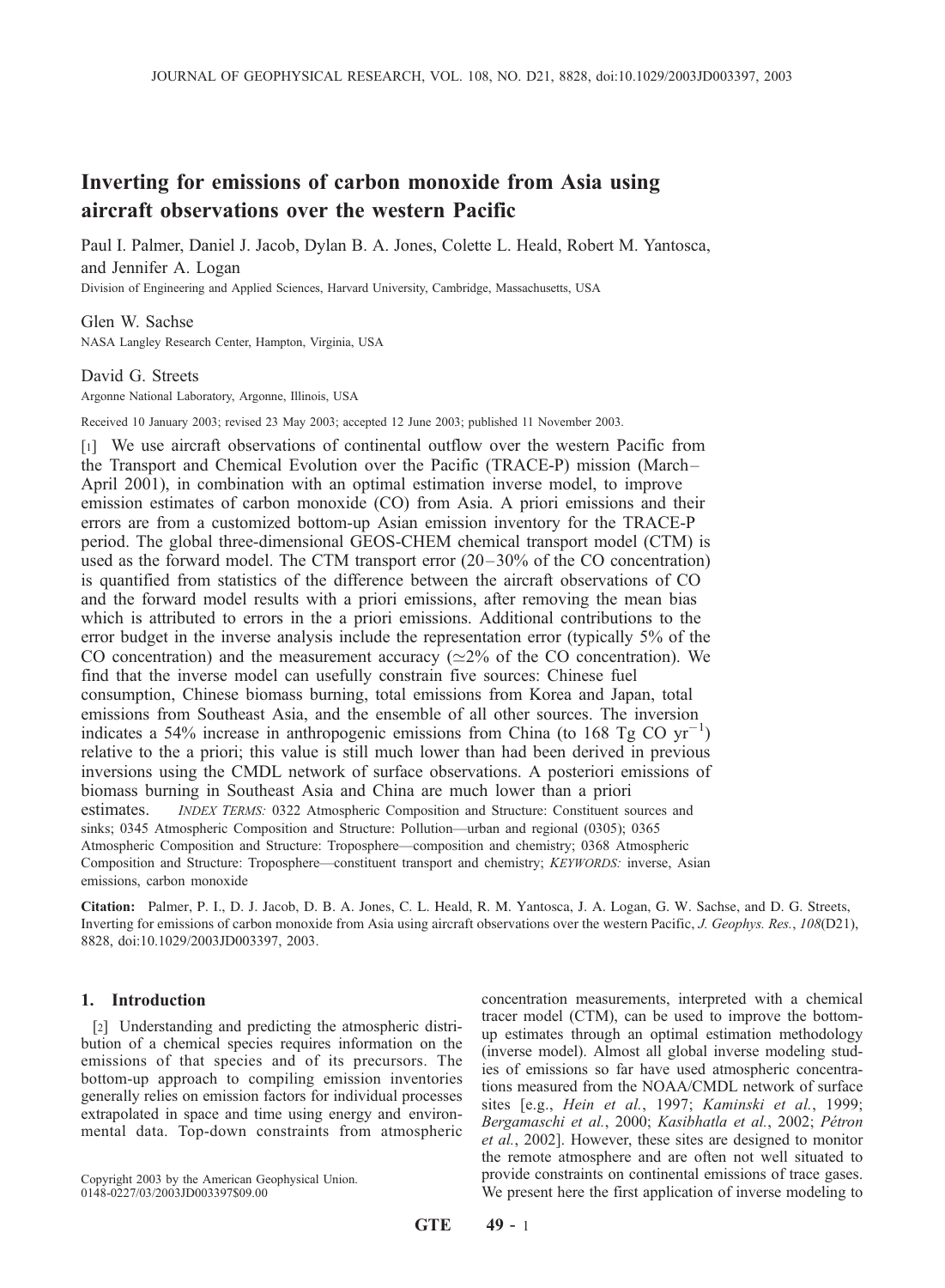

Figure 1. TRACE-P flight tracks for the DC-8 and P3-B aircraft. The inverse model is applied to the ensemble of data west of  $150^{\circ}$ E which includes 229 hours of CO measurements from the two aircraft, distributed over 28 flights from 27 February to 3 April 2001 [Jacob et al., 2003]. See color version of this figure at back of this issue.

observations from an aircraft mission targeted at sampling continental outflow. As we will show, the high density of aircraft observations over a range of outflow pathways provides considerable information for inverse modeling and also allows us to quantify CTM transport errors for use in the inverse model. Our detailed specification of these errors represents a major advance over previous inverse model studies.

[3] We apply the inverse model approach to aircraft observations of carbon monoxide (CO) taken during the NASA Transport and Chemical Evolution over the Pacific (TRACE-P) mission in March –April 2001 [Jacob et al., 2003]. The TRACE-P mission used two aircraft (DC-8 and P-3B), based in Hong Kong and Tokyo, to sample Asian chemical outflow along the Pacific rim (Figure 1). Carbon monoxide is a general product of incomplete combustion and has an atmospheric lifetime of a few months against oxidation by OH, its main sink. It provides the principal sink for OH, the main tropospheric oxidant, and plays therefore a critical role in controlling the oxidizing power of the atmosphere [Logan et al., 1981]. It is also a useful atmospheric tracer for combustion sources. Previous inverse modeling studies of CO emissions [Kasibhatla et  $al., 2002; Pétron et al., 2002] have identified Asia as a region$ with large discrepancies between bottom-up inventories and atmospheric observations from the NOAA/CMDL network.

[4] Asian sources of CO during TRACE-P included anthropogenic emissions from fossil fuel and biofuel consumption, as well as seasonal biomass burning in Southeast Asia [Streets et al., 2003; Heald et al., 2003b].

The major meteorological processes driving outflow of anthropogenic Asian pollution during TRACE-P included lifting in warm conveyor belts (WCBs) ahead of southeastward moving cold fronts and transport in the boundary layer behind these fronts [Liu et al., 2003]. Outflow of biomass burning effluents from Southeast Asia took place both by deep convection and WCBs, the latter process leading to mixing with the anthropogenic outflow [Ma et al., 2003; Tang et al., 2003]. No evident plumes from Europe, North America, or Africa were sampled in TRACE-P, although these sources certainly contributed to the CO background [Liu et al., 2003], as well as oxidation of CH4 and biogenic nonmethane volatile organic compounds (NMVOCs).

[5] Our inversion analysis uses the TRACE-P aircraft observations, together with a priori information on Asian emissions from customized bottom-up inventories produced for the TRACE-P period [Streets et al., 2003; Heald et al., 2003a], to obtain optimized a posteriori estimates of CO emissions from different source regions in Asia. The maximum a posteriori inverse model approach has been used previously in three studies investigating the global emissions of CO [Bergamaschi et al., 2000a; Kasibhatla et al., 2002; Pétron et al., 2002]. These studies all used the global measurements of CO from the NOAA/CMDL network [Novelli et al., 1998] as top-down constraints, but they calculated global emissions from different years and lumped source types differently. Bergamaschi et al. [2000] calculated global emissions from separate sources as well as for total emissions in each hemisphere. They found that their bottom-up emission inventories were too low and attributed the cause either to anthropogenic emissions or to oxidation of biogenic terpenes. Kasibhatla et al. [2002] and Pétron et al. [2002] used a geographically disaggregated approach to identify emissions from specific regions and specific source types. Both these studies found that their a priori emissions from Asia were too low and reconciled this with the rapid industrialization of the region in recent years. Measurements at NOAA/CMDL stations have complex source signatures, because of their remote locations, limiting the level of useful disaggregation of CO sources to the continental scale. The TRACE-P aircraft data allows a more detailed disaggregation and a more focused assessment of CO emissions from Asia.

[6] In the next section we briefly describe the GEOS-CHEM CTM used here to simulate CO during TRACE-P and present a comparison between the modeled and measured concentrations of CO. Section 3 describes the inverse model and explores the potential of TRACE-P measurements to constrain emission estimates from particular geographical regions. Section 4 presents the inverse model analysis of the TRACE-P data and investigates the sensitivity of results to different assumptions. Section 5 places the results in the context of previous work. We conclude the paper in section 6.

## 2. GEOS-CHEM Model Simulation of CO During TRACE-P

## 2.1. Model Description

[7] The GEOS-CHEM global three-dimensional  $(3-D)$ model of tropospheric chemistry [Bey et al., 2001a] is used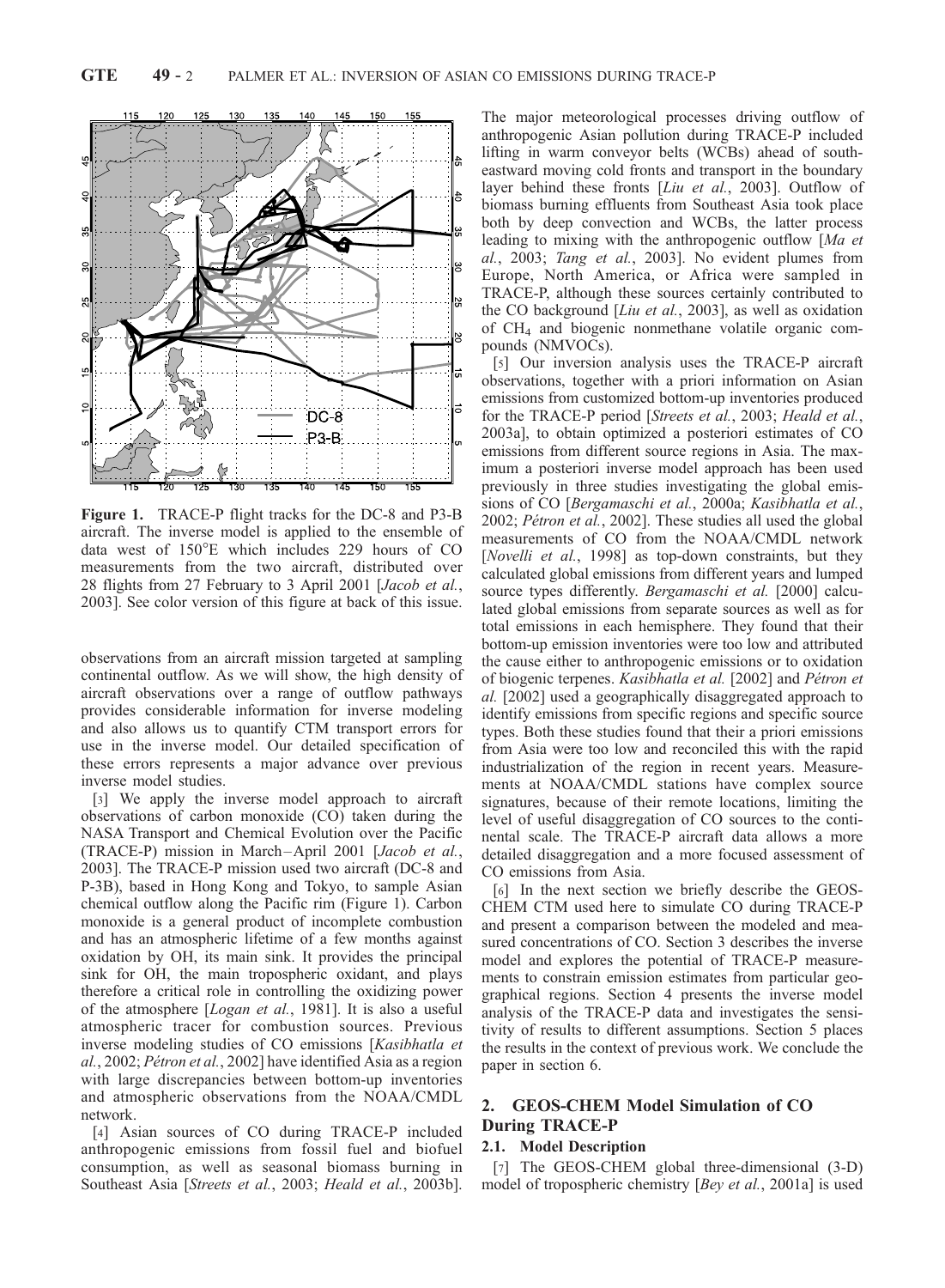here to relate sources of CO to atmospheric concentrations and constitutes the forward model in the inverse analysis (section 3). A recent application of GEOS-CHEM to the global simulation of CO, including evaluation with the ensemble of NOAA/CMDL observations, is presented by B. N. Duncan et al. (Model study of the variability and trends in carbon monoxide (1988 – 1997): 1. Model formulation, evaluation, and sensitivity, submitted to Journal of Geophysical Research, 2003, hereinafter referred to as Duncan et al., submitted manuscript, 2003). The model version used here (v4.33, available at http://www-as.harvard. edu/chemistry/trop/geos/index.html) has a horizontal resolution of  $2^{\circ}$  latitude  $\times 2.5^{\circ}$  longitude and has 48 vertical levels ranging from the surface to the mesosphere, 20 of which are below 12 km. The model is driven by GEOS-3 assimilated meteorological data from the Goddard Earth Observing System (GEOS) of the NASA Data Assimilation Office. The 3-D meteorological data are updated every 6 hours; mixing depths and surface fields are updated every 3 hours.

[8] Gridded CO emission inventories for fossil fuel, biofuel, and biomass burning in East Asia during the TRACE-P period [Streets et al., 2003; Heald et al., 2003a] are used as a priori by the model. The Streets et al. [2003] inventory describes anthropogenic fossil fuel and biofuel emissions for the year 2000. Fossil fuel emissions are from residential coal and oil (both used for cooking and heating), transportation, and industry. Biofuel emissions (heating and cooking) are from wood, agricultural residues, and dung. We do not account for seasonal variability of any anthropogenic emissions because the TRACE-P sampling period is relatively short (March –April) and emissions are then near their annual mean value. Streets et al. [2003] provide detailed error estimates associated with their national emissions from Asia, representing important information for the inverse model analysis. Fossil and biofuel emissions for the rest of the world are taken from Duncan et al. (submitted manuscript, 2003) and Yevich and Logan [2003], respectively.

[9] We use daily biomass burning CO emissions for the TRACE-P period from Heald et al. [2003]. This inventory uses firecount data from the AVHRR satellite instrument [Stroppiana et al., 2000] to constrain daily variability. It applies this variability to the biomass burning emission inventory of CO from Duncan et al. [2003], which includes interannual and seasonal variability derived from TOMS, ATSR, and AVHRR satellite observations. Global biomass burning emissions during TRACE-P were mainly from Southeast Asia and India and were approximately the same as the climatological average for February-April [Heald et al., 2003]. Biomass burning emissions in eastern Asia during TRACE-P represent  $\simeq 75\%$  of the annual total for that region and represent typically >50% of the global mean biomass burning emissions during February-April.

[10] In addition to direct emissions of CO there is a large chemical source from the oxidation of  $CH<sub>4</sub>$  and NMVOCs, which is treated here following the approach of Duncan et al. (submitted manuscript, 2003). Anthropogenic and biomass burning NMVOCs are in general coemitted with CO; following Duncan et al. (submitted manuscript, 2003), we model them here as direct sources of CO and correspondingly increase the primary emissions of CO by 20% (fossil Figure 2. Source regions for tagged CO simulations. See Table 1 for emission estimates.

fuel) and 10% (biofuel and biomass burning). Additional sources of CO in the model include  $CH_4$  (850 Tg CO/yr) and biogenic NMVOCs with contributions from isoprene (175 Tg CO/yr), methanol (85 Tg CO/yr), monoterpenes (70 Tg CO/yr), and acetone (25 Tg CO/yr). Further details on these sources can be found in the work of Duncan et al. (submitted manuscript, 2003). Oxidation of  $CH_4$  by OH largely determined the chemical source of CO; emissions of shorter-lived biogenic NMVOCs are low during March – April and contribute only a few percent to the TRACE-P measurements.

[11] The main sink for CO is oxidation by OH. We use prescribed monthly mean OH concentration fields calculated from a full-chemistry simulation conducted with GEOS-CHEM v4.33. The corresponding lifetime of methylchloroform  $(CH_3CCl_3)$ , a proxy for the global mean OH concentration, is 6.3 years; this is consistent with the best estimate of  $5.99^{+0.95}_{-0.71}$  years by *Prinn et al.* [2001] from  $CH<sub>3</sub>CCl<sub>3</sub>$  measurements. A detailed discussion of the factors affecting the  $CH<sub>3</sub>CCl<sub>3</sub>$  lifetime in GEOS-CHEM is presented by Martin et al. [2003]. Although adjustment of CO sources in the inverse model analysis should modify OH, the effect is inconsequential for inverting Asian sources using the TRACE-P observations, which are only a few days downwind of the sources. Correction to OH is effectively taken into account in the inversion through the adjustment of the CO source from ''rest of the world'' (section 4). The assumption of fixed OH linearises the inverse problem [*Pétron et al.*, 2002]. In the forward model we "tag" CO produced by different sources from different geographic regions (Figure 2, Table 1). The Jacobian matrix  $K$  for the inversion (section 3.1), relating individual annual mean sources of CO to the resulting atmospheric concentrations, can then be readily calculated by dividing a particular tagged member by its respective annual emission.

[12] A number of previous GEOS-CHEM model studies have evaluated the simulation of CO with surface and aircraft observations in different regions of the world [Bey et al., 2001a, 2001b; Fiore et al., 2002; Li et al., 2002; Martin

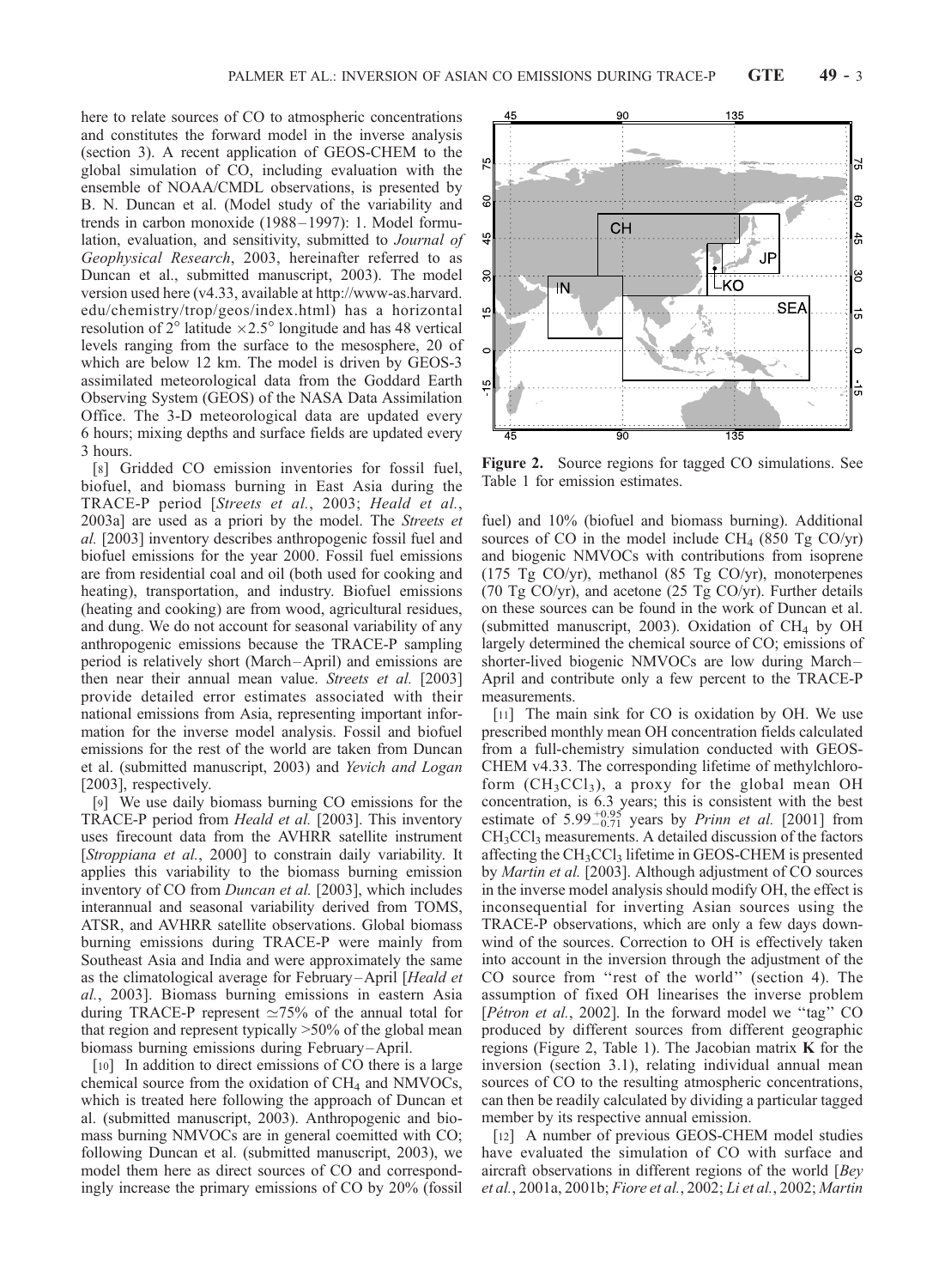| Region               | Biofuels <sup>a</sup><br>(BF) | Fossil Fuel <sup>a</sup><br>(FF) | Biomass Burning <sup>a</sup><br>(BB) | Methane and Biogenic<br><b>NMVOCs</b> |
|----------------------|-------------------------------|----------------------------------|--------------------------------------|---------------------------------------|
| China (CH)           | $45 \pm 35$                   | $64 \pm 50$                      | $19 \pm 9$                           |                                       |
| Korea (KR)           | $4 \pm 2$                     | $5 \pm 2$                        | $0.3 \pm 0.1$                        |                                       |
| Japan $(JP)$         | $2 \pm 0.4$                   | $7 \pm 1$                        | $0.8 \pm 0.4$                        |                                       |
| India $(IN)$         | $38 \pm 38$                   | $16 \pm 16$                      | $39 \pm 19$                          |                                       |
| Southeast Asia (SEA) | $26 \pm 26$                   | $17 \pm 17$                      | $82 \pm 41$                          |                                       |
| Rest of World (RW)   | $70 \pm 35$                   | $273 \pm 96$                     | $340 \pm 170$                        |                                       |
| TOTAL                | $185 \pm 68$                  | $382 \pm 110$                    | $481 \pm 176$                        | $1205 \pm 301$                        |

**Table 1.** Annual A Priori Sources of CO  $(Tg CO yr^{-1})$  for the Inverse Model Analysis

a Sources from BF, BB, and FF include the secondary source of CO from the oxidation of NMVOCs coemitted with CO.

et al., 2003; Kasibhatla et al., 2002; Duncan et al., submitted manuscript, 2003]. These studies used earlier versions of GEOS-CHEM, with different CO sources and OH concentrations, so that results are not strictly comparable. The global underestimate of CO reported in the original version of GEOS-CHEM [Bey et al., 2001a] has since been corrected by better accounting of NMVOC precursors and of various factors acting to reduce OH [Martin et al., 2003; Duncan et al., submitted manuscript, 2003]. The most recent global evaluation (Duncan et al., submitted manuscript, 2003) indicates no bias in the simulation of the CO background, and this appears to hold also for v4.33 used here [Heald et al., 2003]. However, both (Duncan et al., submitted manuscript, 2003) and *Heald et al.* [2003] used an anthropogenic Chinese source of CO that is 20% higher than the Streets et al. [2003] inventory used here.

[13] The timing of TRACE-P (February–April) was chosen to coincide with the strongest outflow from Asia to the Pacific, driven by frequent wave cyclones and associated cold fronts and warm conveyor belts [Yienger et al., 2000; Bey et al., 2001b], and to encompass the biomass burning season in Southeast Asia which peaks typically in March [Duncan et al., 2003]. Anthropogenic emissions are largely aseasonal. TRACE-P was conducted early in the growing season so the source of CO from biogenic emissions represents only a few percent of the total measured outflow of CO from Asia.

## 2.2. TRACE-P Measurements of CO

[14] Diode laser spectroscopic measurements of CO were taken during TRACE-P using the Differential Absorption CO Measurement (DACOM instrument) [Sachse et al., 1987]. CO was measured at a frequency of 1 Hz with an estimated 1-s precision of 1%. We use here the 1-min average data and further average it over the GEOS-CHEM  $2 \times 2.5^{\circ}$  grid along the flight tracks; for the purpose of our analyses these subsequent values are what we use as observations. Accuracy of the 1-min averaged data is  $\approx$ 2% and is dominated by the accuracy of the NOAA/ CMDL calibration standards (Paul Novelli, NOAA/CMDL, personal communication, 2003). Altitude ranges for the DC-8 and P3-B aircraft flight tracks are  $0-12$  km and  $0-10$  km, respectively.

[15] The GEOS-CHEM global 3-D simulations of CO and tagged CO tracers were initialised in January 2000 and conducted for 16 months (through April 2001). The 14-month simulation before the start of TRACE-P effectively removes the influence from initial conditions. We sample the model fields along TRACE-P flight tracks and compare with the observations averaged over the  $2 \times 2.5^{\circ}$ model grid. We remove the influence of stratospheric air using the criterion  $O_3$  > 100 ppb; we verified that this does not remove any pollution plumes  $(O_3$  was occasionally above 100 ppb in Chinese urban plumes but not when averaged over the  $2 \times 2.5^{\circ}$  grid). We also ignore data east of 150E, which are mainly from transit flights (Figure 1). The data used for the inversion include all flights between 27 February and 3 April 2001.

## 2.3. Evaluation of Model With A Priori Sources

[16] Before proceeding with the inversion we first examine the ability of the a priori sources, as described in section 2.1, to simulate the TRACE-P measurements of CO (section 2.2). A general statistical comparison of model results with observations is shown in Figure 3. The model is on average 23 ppb too low; this discrepancy is driven by the high tail of the distribution  $(CO > 200$  ppb), representing strong boundary layer outflow from Asia. The frequency distribution of differences at model and observations shows an approximate Gaussian distribution with a 13 ppb negative bias in the median. Major pollution plumes in the observations  $(CO > 500$  ppb) are not well captured by the model.

[17] A more detailed evaluation of the model with observations is shown in Figure 4 by the modeled and observed latitudinal gradients at different altitudes from 0 to 12 km. The model has a negative bias in the boundary layer which increases with latitude, reaching 80 ppb (30% of the mean total CO) between 30 and  $40^{\circ}$ N. We attribute this negative bias to an underestimate of Chinese anthropogenic emissions, as discussed below. Above the boundary layer the negative model bias is less, and largely disappears south of 30°N or above 6 km. The concentration of CO in the free troposphere is relatively more sensitive to biomass burning and to sources outside of Asia [Liu et al., 2003].

## 3. Inverse Model

#### 3.1. Description

[18] Measured concentrations of CO (assembled in a measurement vector y), are related to the sources of CO (assembled in a state vector x) by the following relation [Rodgers, 1976]:

$$
y = Kx + \epsilon. \tag{1}
$$

The state vector x as defined here comprises annual source estimates from different geopolitical regions and from different CO source types; its composition will be discussed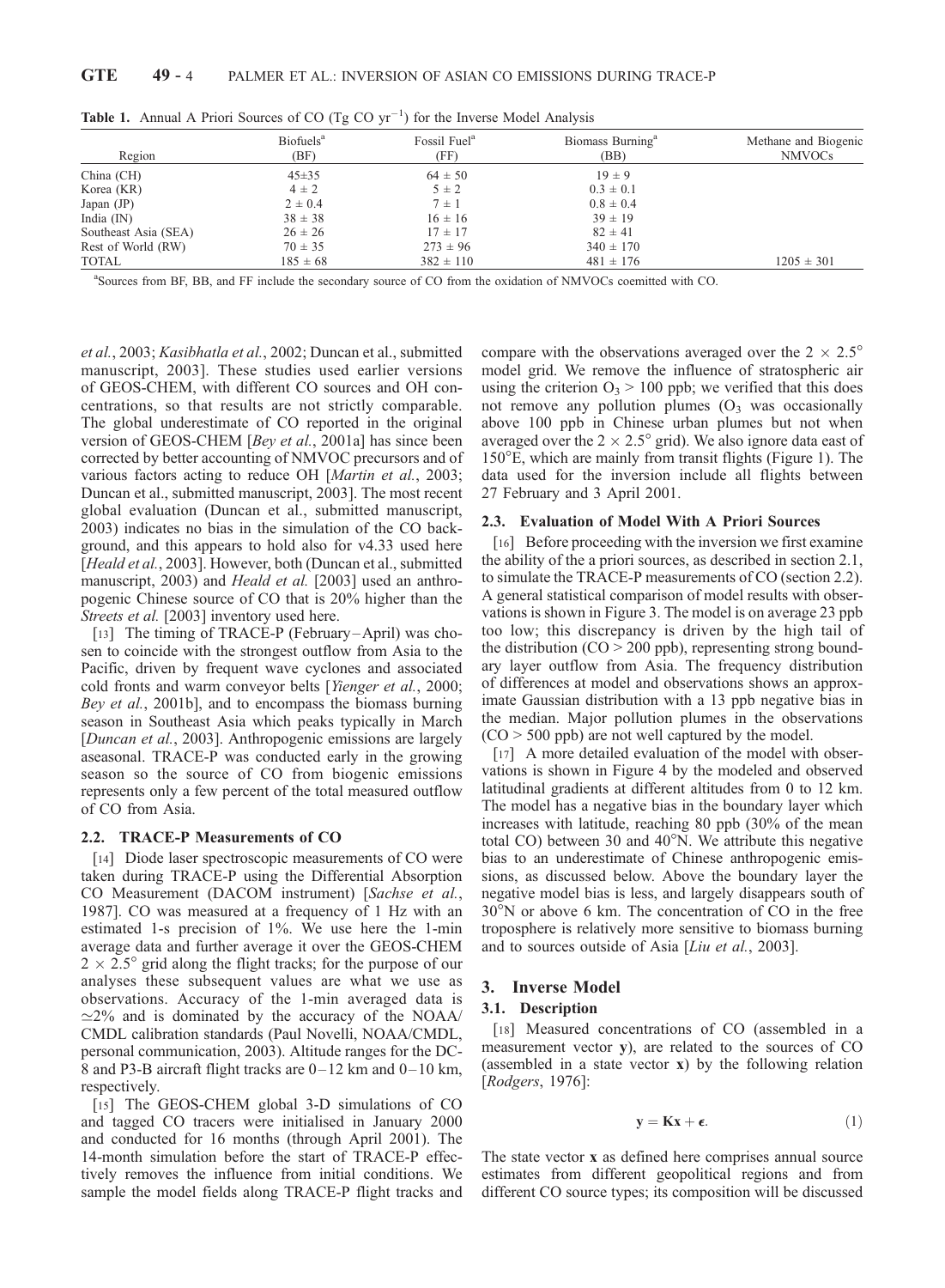

Figure 3. Statistical comparison of simulated and observed CO from TRACE-P, for the model with a priori sources (left panels) and a posteriori sources (right panels). The observations have been averaged over the 2  $\times$  2.5° model grid. Data influenced by the stratosphere (O<sub>3</sub> > 100 ppb) or away from the western Pacific rim (longitudes  $>150^{\circ}E$ ) are excluded from the comparison. Top: frequency distributions of simulated (solid) and observed (dotted) CO. Bottom: frequency distribution of the difference between simulated and observed CO.

in section 3.3. Although the TRACE-P observations do not actually constrain the annual mean source, but rather the source integrated over some time horizon determined by the transport and lifetime of CO, it is clearer to express x in terms of annual sources and assume that the model seasonal variation for these sources is correct. The measurement vector y comprises the TRACE-P CO mixing ratio data averaged along the flight tracks over the model grid. The Jacobian matrix  $K$ , as described in section 2.1, describes the forward model and does not depend on the state vector under our linear assumption. The error vector  $\epsilon$  includes contributions from measurement accuracy, subgrid variability of observations (representation error), and errors in model parameters (transport, chemistry, subregional emission patterns). The ensemble characteristics of these errors are described by the observation error covariance  $S_{\Sigma}$ , representing a sum of the covariance matrices from individual sources of error.

[19] An inverse model describes the mathematical mapping from the measurement vector space to the state vector space. Here the inverse model describes the best estimate of sources of CO that is consistent with both the aircraft observations of CO concentration during TRACE-P and the a priori sources of CO, given their respective uncertainties. The fundamental idea of an optimal estimation inverse method is to minimize a cost function  $J(x)$  (that is, to solve

 $\nabla_{\mathbf{x}}\mathbf{J}(\mathbf{x}) = 0$ . We use a standard least-squares formulation for  $J(x)$ :

$$
\mathbf{J}(\mathbf{x}) = (\mathbf{y} - \mathbf{K}\mathbf{x})^{\mathrm{T}} \mathbf{S}_{\Sigma}^{-1} (\mathbf{y} - \mathbf{K}\mathbf{x}) + (\mathbf{x} - \mathbf{x}_a)^{\mathrm{T}} \mathbf{S}_a^{-1} (\mathbf{x} - \mathbf{x}_a), \quad (2)
$$

where  $x_a$  is the a priori value of the state vector (comprised of the a priori sources),  $S_a$  is the estimated error covariance matrix for  $x_a$ , and all other variables are as defined previously. Solution to  $\nabla_{\mathbf{x}}\mathbf{J}(\mathbf{x}) = 0$  yields [*Rodgers*, 2000]

$$
\hat{\mathbf{x}} = \mathbf{x}_a + \left(\mathbf{K}^{\mathrm{T}} \mathbf{S}_{\Sigma}^{-1} \mathbf{K} + \mathbf{S}_a^{-1}\right)^{-1} \mathbf{K}^{\mathrm{T}} \mathbf{S}_{\Sigma}^{-1} (\mathbf{y} - \mathbf{K} \mathbf{x}_a)
$$
(3)

$$
\hat{\mathbf{S}} = \left(\mathbf{K}^{\mathrm{T}} \mathbf{S}_{\Sigma}^{-1} \mathbf{K} + \mathbf{S}_{a}^{-1}\right)^{-1},\tag{4}
$$

where  $\hat{x}$  is the optimized a posteriori state vector and S is the a posteriori error covariance matrix, describing the error on  $\hat{x}$ . The value of the cost function before and after all the observations have been ingested provides a useful indication of the quality of the inversion. In a successful inversion,  $J(x)$ should be of the same order as the number of observations, provided that  $S_{\Sigma}^{-1}$  and  $S_a$  are properly specified.

## 3.2. Error Specification

[20] The Asian emission inventory of Streets et al. [2003], used here to define the a priori state vector  $\mathbf{x}_a$ ,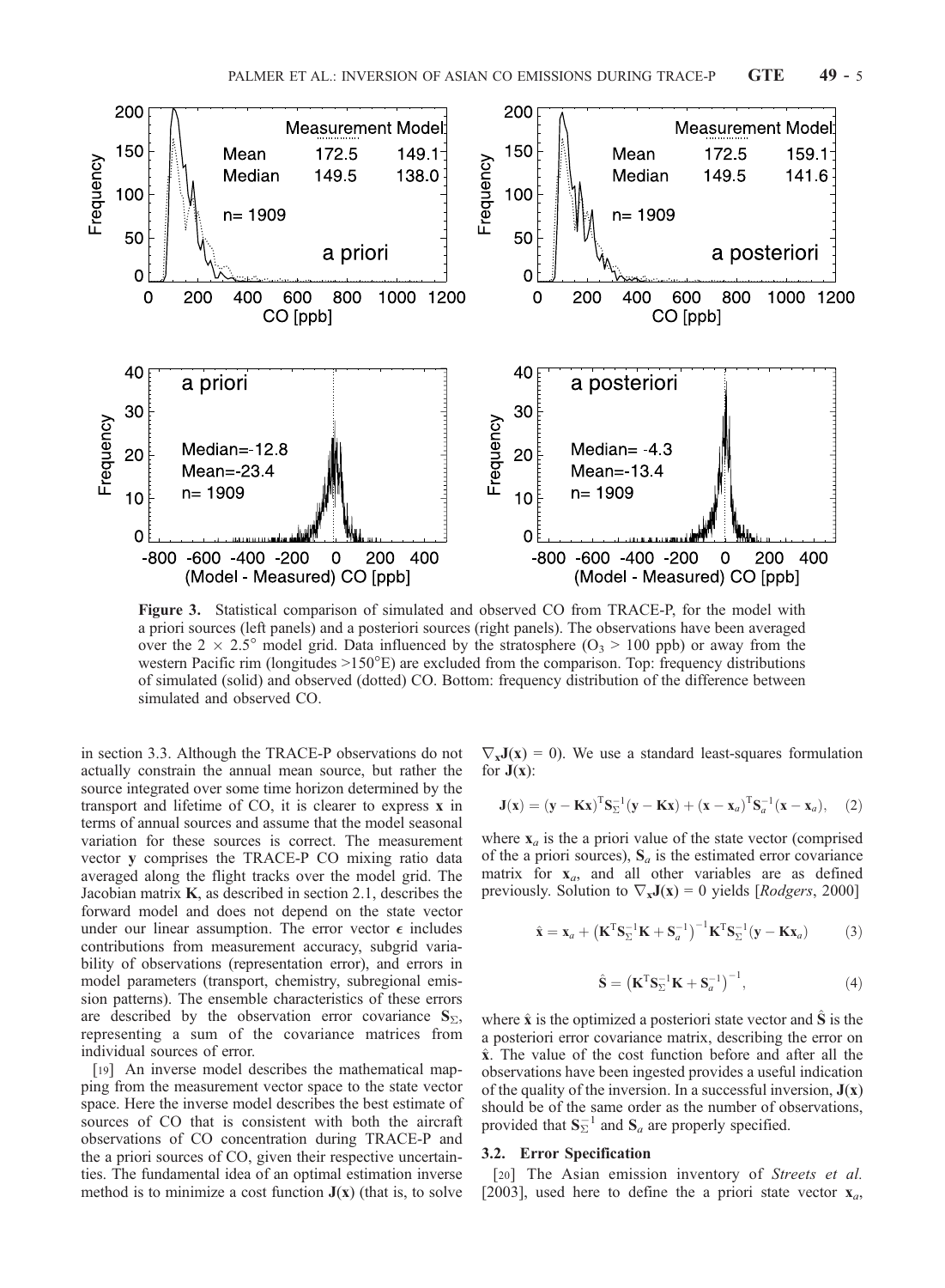

Figure 4. Latitudinal gradients of measured and modeled CO concentrations over the TRACE-P domain on a  $2 \times 2.5^{\circ}$  grid. Observations (circles) are averaged over the altitude range shown in the figure, and over  $5^\circ$  latitude bins. Vertical bars denote  $1-\sigma$  values about the mean. The model is sampled along the TRACE-P flight tracks for the flight days, and values are averaged across the same latitude and altitude ranges as the observations. Model values are shown for the simulations with a priori (triangles) and a posteriori (squares) sources. Data influenced by the stratosphere  $(O_3 > 100 \text{ pb})$  or away from the western Pacific rim (longitudes  $>150^{\circ}E$ ) have been excluded from the comparison. Numbers inset at the top of each panel refer to the number of observations used to compute the mean statistics. See color version of this figure at back of this issue.

includes uncertainty estimates for individual countries and processes derived by propagation of errors in the bottom-up approach. These uncertainties are listed in Table 1. We aggregate emissions from North America and Europe (assigned an uncertainty of 30%) and other countries outside of Asia (assigned an uncertainty of 50%) in to the "rest of the world" source (section 3.3); TRACE-P was not designed to provide information on these regions so detailed specification of errors is not essential. We assign the source from biomass burning an uncertainty of 50%. The chemical source from oxidation of  $CH<sub>4</sub>$  and biogenic NMVOCs is defined largely by  $CH<sub>4</sub>$ , and we assign it an uncertainty of 25% based on constraints on global OH from observations of CH<sub>3</sub>CCl<sub>3</sub> [*Prather and Enhalt*, 2001]. The sensitivity of the a posteriori solution to the assumed emission uncertainties will be assessed in section 4.

[21] The total observation error  $S_{\Sigma}$  includes contributions from measurement accuracy, representation error, and errors in the forward model. Estimating errors due to the model is nontrivial. We do so here by computing the statistics of the relative difference between the aircraft observations and the colocated model mixing ratios,  $(Kx_a - y)/y$ , as a function of altitude and for two latitude ranges (Figure 5). We assume that the mean model bias, as diagnosed by the mean relative difference, is due to errors in the a priori sources and that the variance about this mean value represents errors due to the model. This assumption is unlikely to be strictly true because there is a contribution from emission errors in the variance and a contribution from model physics in the bias, but as we shall show below our approach appears to be reasonable. An intercomparison of CTM simulations of CO during the TRACE-P period [Kiley et al., 2003] showed no evident bias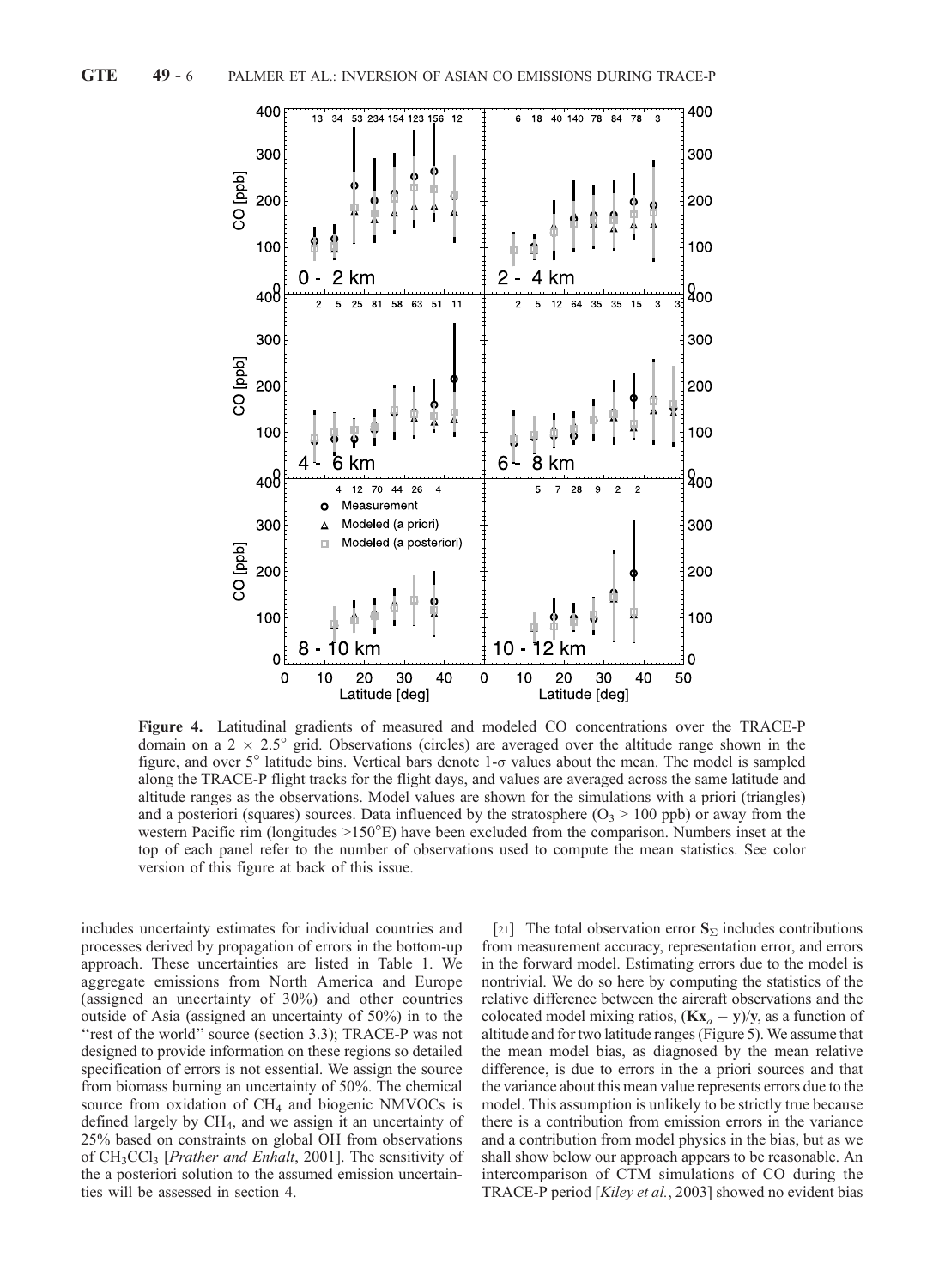

Figure 5. Relative GEOS-CHEM model errors in the simulation of CO during TRACE-P, as a function of altitude for the model with a priori sources of CO (top) and with a posteriori sources (bottom). Squares denote the mean bias and horizontal lines denote  $1-\sigma$  values about the mean. Numbers inset of each panel refer to the number of observations used to compute statistics at each altitude.

in GEOS-CHEM transport. By subtracting the mean bias for each altitude and latitude range in Figure 5 we are left with the residual relative error (RRE). Then for each individual observation  $y_i$  at a particular latitude (north or south of  $30^{\circ}$ N) and altitude we calculate an absolute model error as RRE  $\times$   $y_i$ . We assume no error covariance between observations. CO observations are 1-min average measurements that have been averaged spatially over our  $2 \times 2.5^\circ$  model grid and averaged temporally over complete flights. Correlation of the errors between observations over these spatial and temporal scales are small and do not affect the results shown here significantly. Typical values for the RRE are between 0.2 and 0.3, as can be seen from Figure 5. The RREs calculated from the simulation with a priori sources show higher values in the free troposphere, but this difference is substantially reduced in the simulation with a posteriori sources, discussed below.

[22] Values of the mean bias as shown in Figure 5 are consistent with those reported in Figure 3. The TRACE-P domain (Figure 1) can be split into two distinct regions, characterized by differences in air masses sampled [Blake et  $al$ , 2003]. North of 30 $\degree$ N, air masses were heavily influenced by fossil fuel and biofuel emissions from China, Korea and Japan; below 2 km there was essentially no influence from biomass burning [*Liu et al.*, 2003]. South  $30^{\circ}$ N and in particular the free troposphere air masses were more influenced by biomass burning. Mean bias statistics for both north and south of  $30^{\circ}$ N show an underestimate of emissions in the boundary layer. In the free troposphere, there is still a small underestimate above  $30^{\circ}$ N but an overestimate at lower latitudes. These mean bias statistics suggest that a priori anthropogenic emissions are too low, while biomass burning emissions are too high.

[23] Our method of quantifying model transport error is a major advance over previous inverse model studies which have estimated the total observation error by calculating the standard deviation of the discrepancy between model and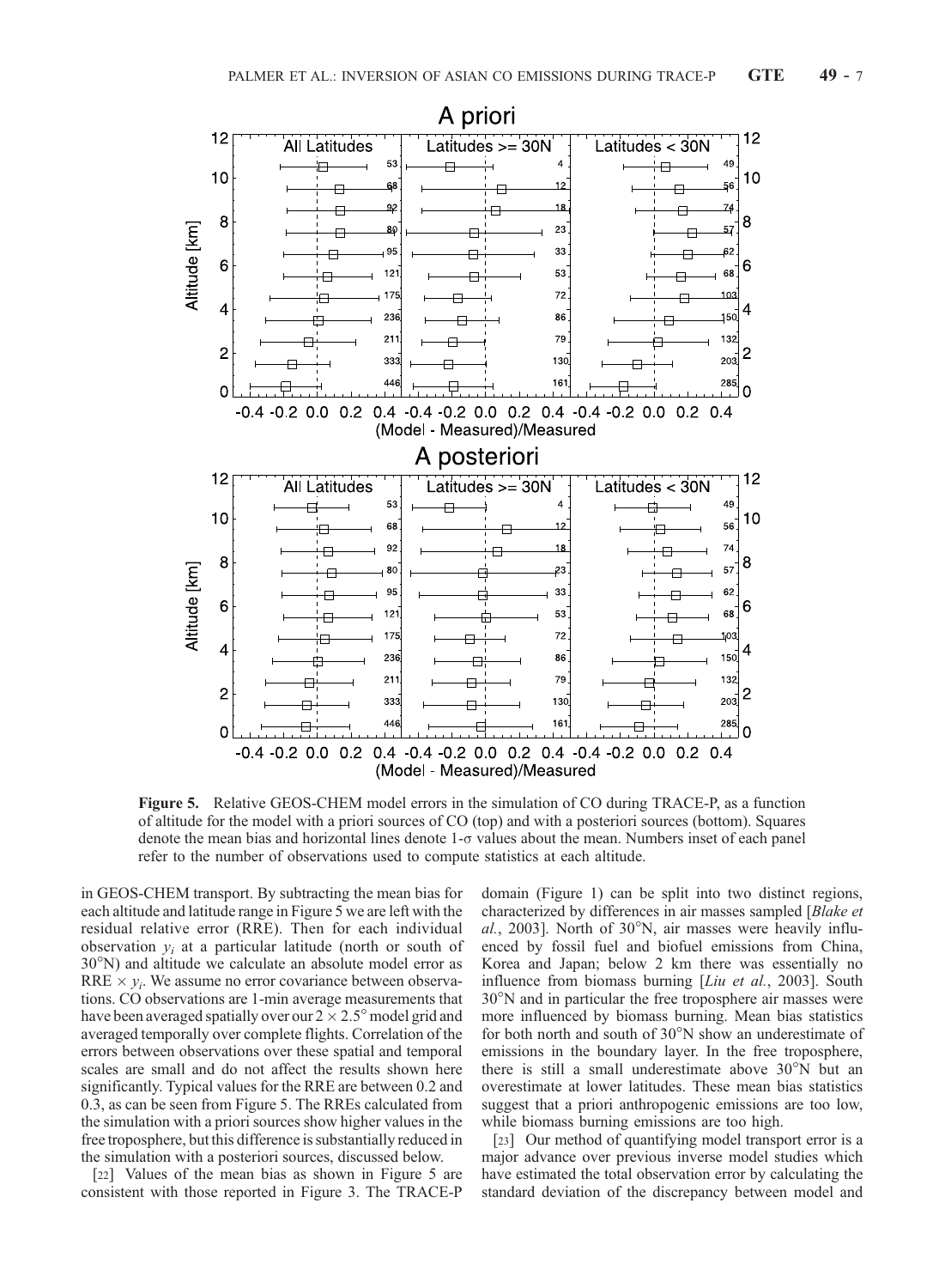measured monthly mean values in the surface data used for the inversions [e.g., Bousquet et al., 1999; Kasibhatla et al. 2002]. Our method can be used iteratively to improve the estimate for model errors. To illustrate this we recalculated values of RRE using the a posteriori CO sources (to be presented in section 4). We find that the a posteriori sources, although they reduce greatly the bias between simulated and observed concentrations, yield values of RRE that are comparable with those calculated using a priori emissions. This supports our assumption that the mean bias is largely due to errors in the emissions and the variability is due to errors in the transport.

[24] Additional errors contributing to  $S_{\Sigma}$  include measurement accuracy ( $\simeq$ 2% of the concentration) and representation error, describing the mismatch between the model and observations due to subgrid scale variability. We quantify the representation error by examining statistics of the subgrid variability in the observations over the  $2 \times 2.5^{\circ}$ GEOS-CHEM model grid. We compute this error for each sampled model grid cell and find that it is typically  $5 - 10\%$ of the observed concentration. We thus find in our error analysis that the model error represents typically 73% (mean = 38 ppb) of the total observation error budget and is therefore the most important to quantify, representation error accounts for approximately 25% (mean = 14 ppb), and instrument accuracy accounts for the remaining 2%  $(mean = 2 ppb)$ .

#### 3.3. Selection of State Vector

[25] The ability of the observing system to determine different elements of the state vector, taking into account the assigned measurement and a priori state uncertainties, can be tested by inspecting the matrix of averaging kernels  $A = I - \hat{S}S_a^{-1}$ , where I is the identity matrix, and  $\hat{S}$  is computed from equation (4) [Kasibhatla et al., 2002]. Averaging kernels peaked at their own state vector element denote a well constrained source. Starting from the ensemble of source regions and processes in Table 1, we used averaging kernels (not shown) to determine which sources or aggregation of sources could be constrained independently with the TRACE-P data. We find that fossil fuel and biofuel emissions within a given country are too colocated to be retrieved independently [Kasibhatla et al., 2002], and such is the case also for biomass burning except for China. Indian airmasses sampled during TRACE-P are mostly from biomass burning and contribute typically less than a few percent to the total CO measured during TRACE-P. We aggregate these emissions with rest of the world (RW). We must also aggregate emissions from Japan and Korea, as TRACE-P does not provide independent information on the two (Japanese outflow sampled in TRACE-P had generally passed previously over Korea [Palmer et al., 2003]). The source of CO from the oxidation of  $CH<sub>4</sub>$  and biogenic NMVOCs is aggregated into the RW source.

[26] We thus define a five-component state vector (CHBFFF, KRJP, SEA, CHBB, RW) for which the averaging kernels are shown in Figure 6. Even with this aggregated state vector there is poor definition of the combined Korea and Japan source, reflecting the relatively small uncertainties assigned by Streets et al. [2003] for a priori emissions from these countries (Table 1); increasing the uncertainty on these a priori emissions improves their resolution. We also find that the Chinese biomass burning source is slightly correlated with the non-Asian source of CO (rest of the world); both of these sources affect mostly the free troposphere in the TRACE-P observations.

## 4. Results

[27] We apply the optimal inverse model described in the previous section to the TRACE-P data. We use a  $\chi^2$  quality control test to remove outliers (4% of the data), leaving 1825 observations. Results shown in Table 2 indicate a 54% increase in a posteriori anthropogenic emissions from China relative to the a priori, a 74% decrease in emissions from Southeast Asia (mostly from biomass burning, see Table 1), and smaller relative changes in other sources. The increase in Chinese anthropogenic emissions is driven by the model underestimate in the boundary layer (Figure 4 and Figure 5), while the decrease in biomass burning derives from the model overestimate in the free troposphere (Figure 4 and Figure 5). There is a 7% increase in the source from the rest of the world (135 Tg CO  $yr^{-1}$ ) which represents effectively an adjustment in the background CO.

[28] We can test the utility of the inverse model by using the a posteriori emissions with the tagged tracers in the forward model to simulate the TRACE-P observations. Comparison with observations is improved (Figure 3). The median value of the difference between model and observed CO decreases from  $-13$  ppb to  $-4$  ppb, while the mean bias is reduced by 30%. The frequency distribution of the differences is more peaked around zero. Figure 4 shows that in general the a posteriori emissions simulate the observed latitudinal variability of CO better than the a priori emissions, significantly reducing the large discrepancies in the boundary layer and elsewhere. The value of the cost function (equation (2)) decreases from 2120 with a priori sources to 1604 with a posteriori sources. The latter value is slightly less than the number of observations ( $n = 1825$ ), indicating a successful inversion.

[29] The inverse model approach is sensitive to uncertainties assumed for the observations  $(S_{\Sigma})$  and the a priori emissions  $(S_a)$  (equation (4)). Model error largely defines  $S_{\Sigma}$  (section 3). We find that doubling and halving  $S_{a}$  or the model error does not affect significantly the results of the inversion, suggesting that our best estimate of a posteriori sources is robust (Figure 7). Doubling  $S_a$  has the same effect on the inversion as halving model error, and vice versa. Doubling the uncertainty of a priori emissions from KRJP improves the resolution of that source (section 3.3) which then increases by  $+68\%$  (as compared with  $+26\%$  in the standard inversion). Fixing the RW source to its a priori value and inverting for the other sources, equivalent to assuming perfect knowledge of background CO, alters many of the a posteriori sources (not shown) but does not change the general tendency of our best estimate: anthropogenic emissions increase (CHBFFF, KRJP) and biomass burning emissions decrease (CHBB, SEA).

## 5. Comparison With Previous Work

[30] Kiley et al. [2003] presented an intercomparison of TRACE-P CO simulations from seven different CTMs using the Streets et al. [2003] emission inventory for Asia.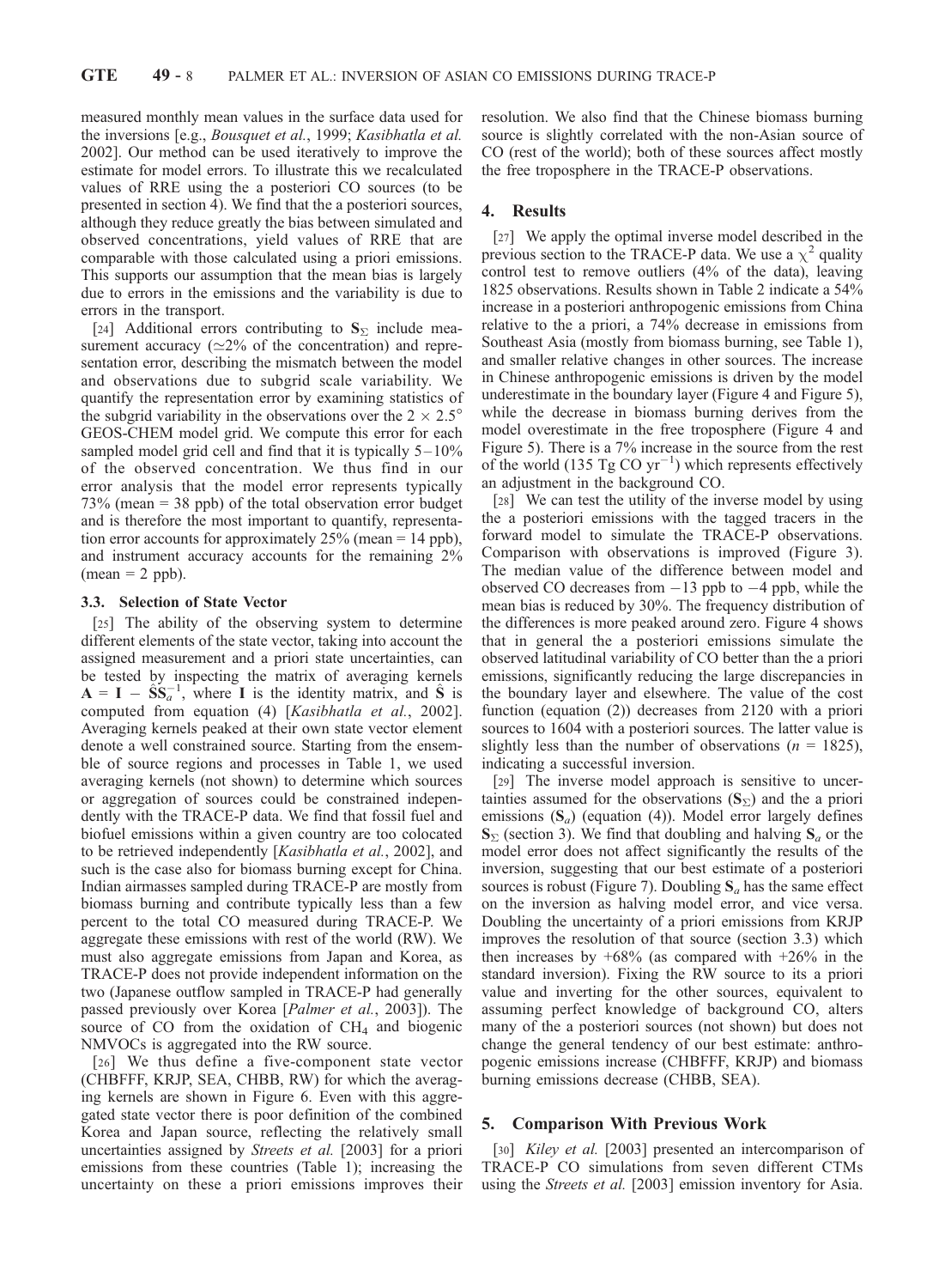

Figure 6. Individual rows of the averaging kernel matrix A for the inversion of CO sources with the TRACE-P observing system. Different colors distinguish rows of A, listed in the legend, with the corresponding columns indicated on the x-axis. Lines connect the symbols for clarity and do not have any physical significance. The five-element state vector includes sources from Chinese fuel consumption (CHBFFF), total emissions from Korea and Japan (KRJP), total emissions from Southeast Asia (SEA), Chinese biomass burning (CHBB), and the rest of the world (RW) including the chemical source of CO from the oxidation of CH4 and biogenic NMVOCs. See color version of this figure at back of this issue.

All models found an underestimate of CO in the boundary layer, consistent with the results presented here and which we attribute to a 54% underestimate of anthropogenic Chinese emissions (a posteriori emission value =  $168$  Tg CO/yr). Carmichael et al. [2003] also investigated this underestimate of Chinese CO with a regional CTM and attributed it to an underestimate in emissions from the domestic combustion sector, in particular from residential coal burning. They tentatively suggest that a factor of  $3-5$ increase in the Streets et al. [2003] inventory for that sector would be required to reconcile model results with the observed concentrations. Such an increase would correspond to Chinese anthropogenic emissions of  $169-228$ Tg CO/yr, a value not inconsistent with the value presented here.

[31] Our a posteriori biomass burning emissions for Southeast Asia and China are considerably lower than the a priori values. This result is qualitatively consistent with CO column data from the MOPITT satellite instrument during TRACE-P, which imply much lower biomass burning emissions in Southeast Asia and Northeast India than used here as a priori [Heald et al., 2003b]. Correlations of CO with HCN in the TRACE-P data, with HCN taken as a

tracer of biomass burning, do not imply an overestimate of biomass burning CO emissions [*Li et al.*, 2003]. However, anthropogenic Chinese sources of HCN may complicate this interpretation [Singh et al., 2003].

[32] Specific investigation of biomass burning influences in the TRACE-P data was conducted by Carmichael et al. [2003] and Tang et al. [2003] using their regional CTM with Asian biomass burning emissions (67 Tg CO/yr) that are a factor of two smaller than our a priori values. Carmichael et al. [2003] used back-trajectories to construct the spatial distributions of emissions corresponding to the observed versus simulated TRACE-P CO concentrations. They found

Table 2. A Priori and A Posteriori Annual Source Magnitudes of CO  $(Tg CO yr^{-1})$ 

| <b>State Vector Element</b> | A Priori       | A Posteriori  | $\Delta\%$ |
|-----------------------------|----------------|---------------|------------|
| <b>CHBFFF</b>               | $109 \pm 61$   | $168 \pm 5$   | $+54$      |
| <b>KRJP</b>                 | $19 \pm 3$     | $24 \pm 2$    | $+26$      |
| <b>SEA</b>                  | $125 \pm 51$   | $33 \pm 7$    | $-74$      |
| <b>CHBB</b>                 | $19 \pm 9$     | $12 \pm 4$    | $-37$      |
| <b>RW</b>                   | $1981 \pm 380$ | $2117 \pm 31$ | $+7$       |
| <b>TOTAL</b>                | $2253 \pm 388$ | $2353 \pm 32$ | $^{+4}$    |
|                             |                |               |            |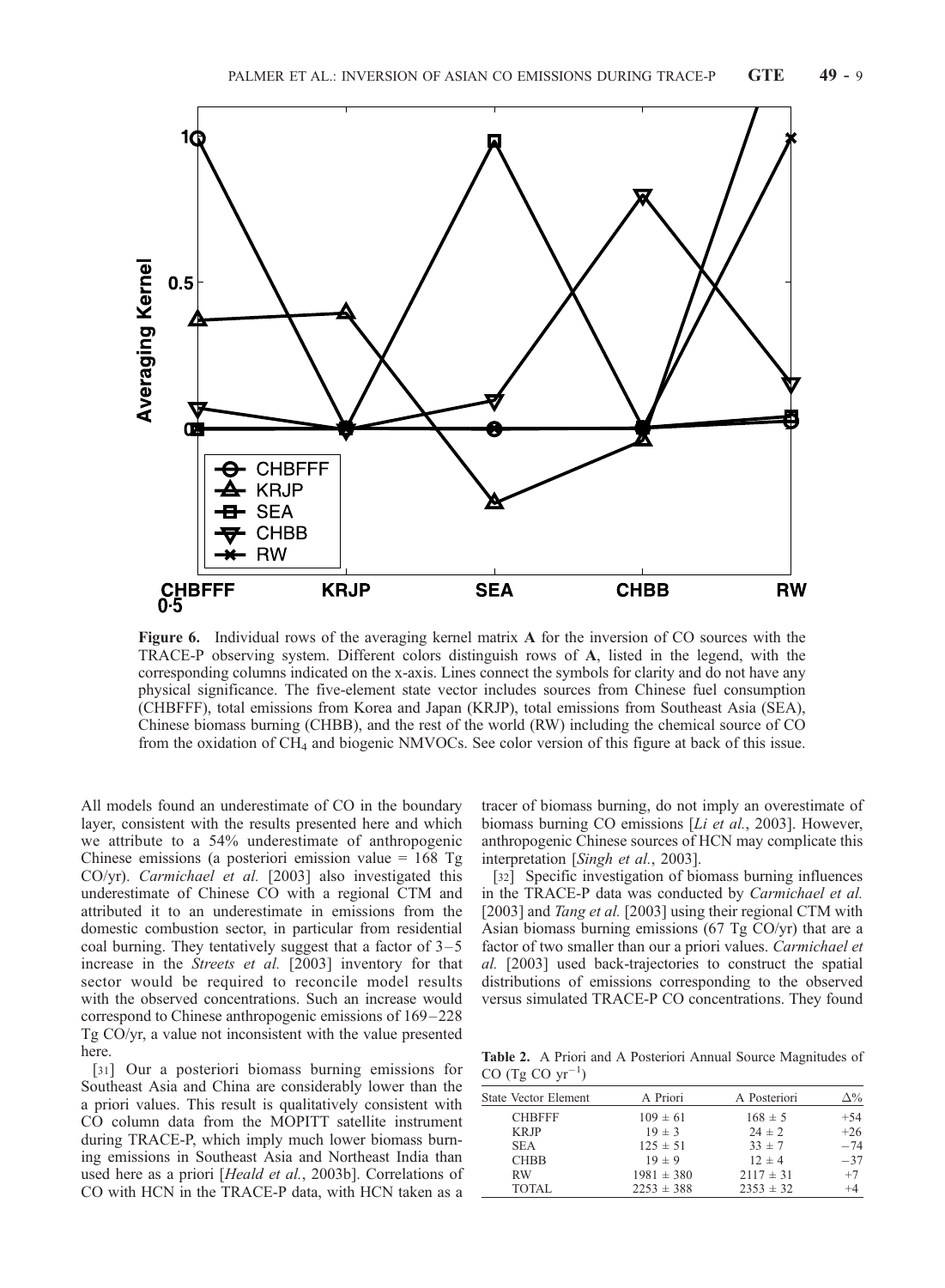

Figure 7. Sensitivity of the calculated a posteriori sources to the error estimates in the inverse model. Vertical bars denote  $1-\sigma$  value from S. "Best estimate" shows the a posteriori source from the standard inversion (Table 2). A posteriori sources derived from inversions with modified errors on the a priori source  $(S_a)$  or on the model error are also shown. Elements in the abscissa are as in Figure 6. See color version of this figure at back of this issue.

large differences between the two over biomass burning regions of Southeast Asia and Northeast India, implying errors either in model sources or model transport.

[33] Kasibhatla et al.  $[2002]$  and Pétron et al.  $[2002]$ previously used CO observations from the NOAA/CMDL network [Novelli et al., 1998] to determine regional sources of CO. Both found that their a priori Asian emissions, taken from the EDGAR inventory version 2.0 [Olivier et al., 1996], were too low. Kasibhatla et al. [2002] showed that a 50% increase in Asian fuel consumption (to  $350 - 380$  Tg CO/yr) and a 100% increase in Asian biomass burning emissions (to  $110 - 130$  Tg CO/yr) were required to reconcile the NOAA/CMDL concentration data from 1994; Pétron et al. [2002], using average NOAA/CMDL data for 1990-1996, required a factor of two increase in Asian anthropogenic emissions (to 548 Tg CO/yr) and a 25% increase in emissions from biomass burning (to 90 Tg CO/yr). Our a posteriori anthropogenic source of CO from Asia (186– 198 Tg CO/yr,  $CHBFFF + KRJP$ , Table 2) is less than that derived in these two studies, and our a posteriori biomass burning source of CO (34 $-56$  Tg CO/yr) is much lower. Values for the source of CO from the rest of the world, including the global source from chemical oxidation, are reported by Kasibhatla *et al.* [2002] (2240 Tg CO  $yr^{-1}$ ) and *Pétron et al.* [2002]  $(2340 \mathrm{~Tg~CO~yr}^{-1})$  but they are not strictly comparable with the value we report (2117 Tg CO  $yr^{-1}$ ) because the TRACE-P data are largely insensitive to sources in regions outside of Asia.

[34] Some of our differences with Kasibhatla et al.  $[2002]$  and *Pétron et al.*  $[2002]$  can be attributed to the type of observations used. They used NOAA/CMDL sur-

face observations which are not intended to sample continental air masses. By the time such air masses are sampled at these remote surface sites their source signatures are highly mixed and consequently are difficult to separate. Simulating accurately these remote station data will be hampered by an accumulation of errors in model transport which weakens the sensitivity to continental sources. This can be compensated to some degree by the long-term nature of the NOAA/CMDL records.

## 6. Conclusions

[35] We used aircraft observations of Asian outflow from the TRACE-P mission (March –April 2001) to improve estimates of CO emissions from Asia using an optimal estimation inverse method. This is the first time than an inverse model has been applied to infer emissions from a large geopolitical source region using aircraft observations. We showed that the high density of coverage from an aircraft mission allows quantification of model transport error, a notorious difficulty in inverse modeling.

[36] We used the GEOS-CHEM global 3-D model of tropospheric chemistry, driven by customized a priori bottom-up emission inventories for Asia [Streets et al., 2003; Heald et al., 2003a] as a forward model to simulate the aircraft observations. The Streets et al. [2003] inventory includes a detailed error budget which provides important information for the inverse model calculation. Errors associated with the observations in the context of the inverse model include errors in model transport and other model parameters, representation error due to the inability of the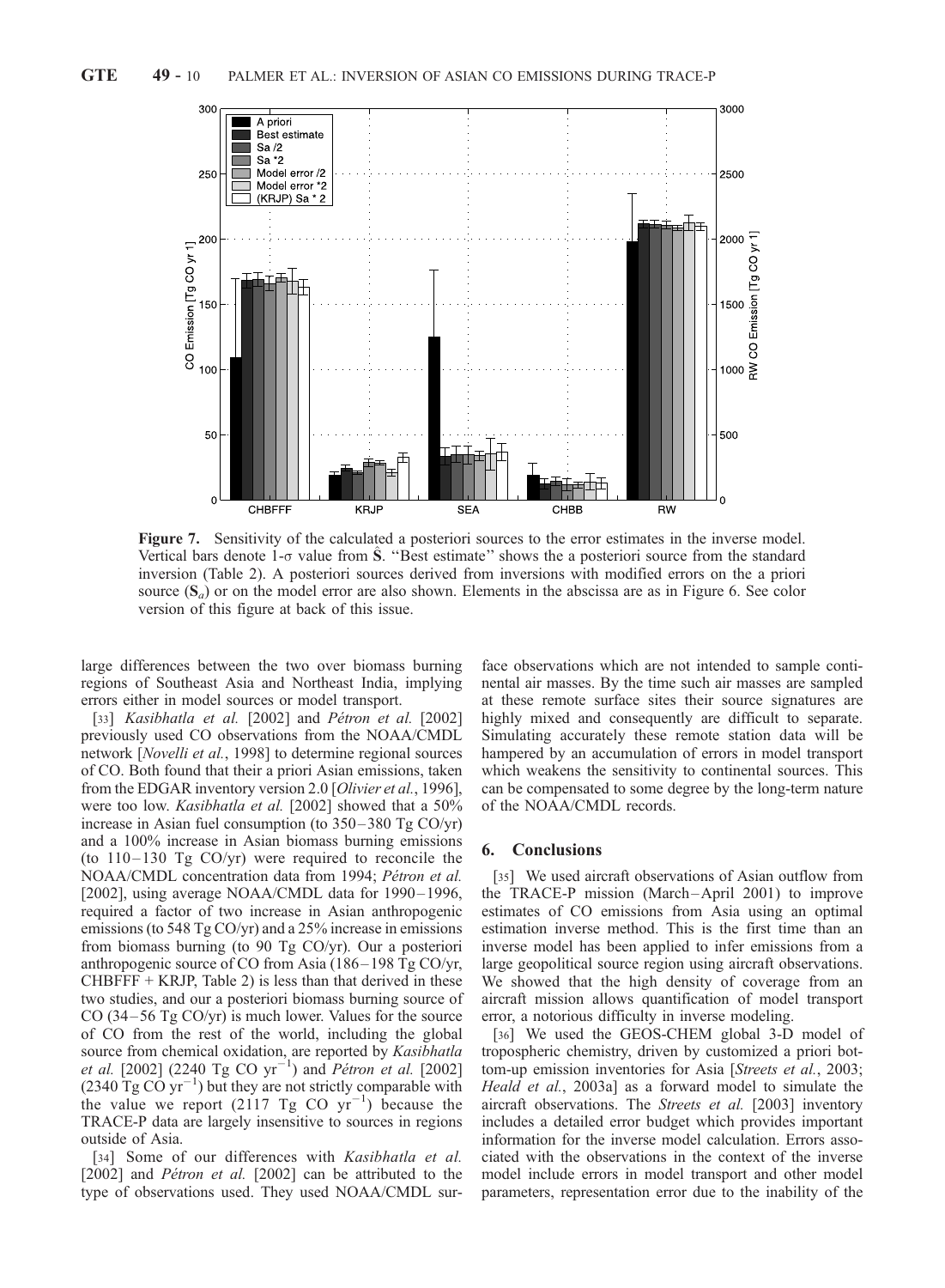model to simulate observed subgrid scale structure, and instrument accuracy. We describe a new method of quantifying model errors by using the mean difference statistics between the simulated and observed CO concentrations, exploiting the high density of observations available from the aircraft mission. Mean bias between the model (with a priori emissions) and the observations is assumed to reflect errors in emissions, while the relative variance about this mean bias is assumed to reflect errors in transport. The model transport errors derived in that manner are in the range 20– 30%. The representation error, estimated from the observed subgrid variability in the aircraft CO data, is typically 5–10%. Instrument accuracy ( $\simeq$ 2%) is negligibly small relative to the other sources of error.

[37] Our inverse model analysis implies a 54% increase in Chinese anthropogenic emissions of CO (to 168 Tg CO  $yr^{-1}$ ) relative to the a priori. A posteriori anthropogenic emissions from other Asian countries are not so different from their a priori values. Our best estimate of Asian anthropogenic emissions is lower than previous model studies that used sparse surface observations of CO as constraints [Kasibhatla et al., 2002; Pétron et al., 2002]. We find that a priori emissions of CO from biomass burning in Southeast Asia are too high, consistent with MOPITT observations during TRACE-P [Heald et al., 2003b].

[38] Our future work will exploit the correlations of CO with other species to improve the top-down constraints for the inversion of the TRACE-P observations. For example, including  $CH<sub>3</sub>CN$  in the inverse model analysis should provide valuable constraints on emissions of CO from biomass burning [Li et al., 2002; Singh et al., 2003]. Including  $CO<sub>2</sub>$  should help to disaggregate emissions from Korea and Japan whose  $CO<sub>2</sub>/CO$  emission ratios are very different (P. Suntharalingam et al., Constraints of Asian carbon fluxes using  $CO<sub>2</sub>/CO$  correlation from TRACE-P, submitted to Journal of Geophysical Research, 2003).

[39] Acknowledgments. This work was supported by the NASA Atmospheric Chemistry Modeling and Analysis Program and Global Tropospheric Chemistry Program. We thank Prasad Kasibhatla, Greg Carmichael, Loretta Mickley, and Andrew Fusco for useful discussions. We also thank three anonymous reviewers who provided thorough and thoughtful comments.

#### References

- Bergamaschi, P., R. Hein, M. Heimann, and P. J. Crutzen, Inverse modeling of the global CO cycle: 1. Inversion of CO mixing ratios, J. Geophys. Res.,  $105$ , 1909 – 1927, 2000.
- Bey, I., et al., Global modeling of tropospheric chemistry with assimilated meteorology: Model description and evaluation, J. Geophys. Res., 106, 23,073 – 23,096, 2001a.
- Bey, I., D. J. Jacob, J. A. Logan, and R. M. Yantosca, Asian chemical outflow to the Pacific: Origins, pathways and budgets, J. Geophys. Res., 106, 23,097-23,114, 2001b.
- Blake, N. C., et al., NMHCs and halocarbons in Asian continental ouflow during TRACE-P: Comparison to PEM-West B, J. Geophys. Res., 108(D20), 8806, doi:10.1029/2002JD003367, in press, 2003.
- Bousquet, P., P. Ciais, P. Peylin, M. Ramonet, and P. Monfray, Inverse modeling of annual atmospheric  $CO<sub>2</sub>$  sources and sink: 1. Method and control inversion, *J. Geophys. Res.*, 104, 26, 161 – 26, 178, 1999.
- Carmichael, G. R., et al., Regional-scale chemical transport modeling in support of intensive field experiments: Overview and analysis of the TRACE-P observations, J. Geophys. Res., 108(D21), 8823, doi:10.1029/2003JD003117, in press, 2003.
- Duncan, B. N., R. V. Martin, A. C. Staudt, R. Yevich, and J. A. Logan, Interannual and seasonal variability of biomass burning emissions con-

strained by satellite observations, J. Geophys. Res., 108(D2), 4100, doi:10.1029/2002JD002378, 2003.

- Fiore, A. M., D. J. Jacob, I. Bey, R. M. Yantosca, B. D. Field, and J. Wilkinson, Background ozone over the United States in summer: Origin and contribution to pollution episodes, J. Geophys. Res., 107(D15), 4275, doi:10.1029/2001JD000982, 2002.
- Heald, C. L., D. J. Jacob, P. I. Palmer, M. J. Evans, G. W. Sachse, H. B. Singh, and D. R. Blake, Biomass burning emission inventory with daily resolution: Application to aircraft observations of Asian outflow, J. Geophys. Res., 108(D21), 8811, doi:10.1029/2002JD003082, in press, 2003a.
- Heald, C. L., et al., Asian outflow and transpacific transport of carbon monoxide and ozone pollution: An integrated satellite, aircraft, and model perspective, J. Geophys. Res., 108, doi:10.1029/2003JD003507, in press,  $2003<sub>b</sub>$ .
- Hein, R., P. J. Crutzen, and M. Heimann, An inverse modeling approach to investigate the global atmospheric methane cycle, Global Biogeochem. Cycles, 11, 43-76, 1997.
- Jacob, D. J., J. Crawford, M. M. Kleb, V. S. Connors, R. J. Bendura, J. L. Raper, G. W. Sachse, J. Gille, L. Emmons, and J. C. Heald, Tranport and Chemical Evolution over the Pacific (TRACE-P) mission: Design, execution, and first results, *J. Geophys. Res.*, 108(D20), 8781, doi:10.1029/2002JD003276, in press, 2003.
- Kaminski, T., M. Heimann, and R. Giering, A coarse grid three-dimensional global inverse model of the atmospheric transport: 2. Inversion of the transport of  $CO<sub>2</sub>$  in the 1980s, J. Geophys. Res., 105, 18,555– 18,581, 1999.
- Kasibhatla, P., A. Arellano, J. A. Logan, P. I. Palmer, and P. Novelli, Topdown estimate of a large source of atmospheric carbon monoxide associated with fuel combustion in Asia, Geophys. Res. Lett., 29(19), 1900, doi:10.1029/2002GL015581, 2002.
- Kiley, C. M., et al., An intercomparison and evaluation of aircraft-derived and simulated CO from seven chemical transport models during the TRACE-P experiment, J. Geophys. Res., 108(D21), 8819, doi:10.1029/ 2002JD003089, in press, 2003.
- Li, Q., et al., Transatlantic transport of pollution and its effects on surface ozone in Europe and North America, J. Geophys. Res., 1087(D13), 4166, doi:10.1029/2001JD001422, 2002.
- Li, Q., D. J. Jacob, R. M. Yantosca, C. L. Heald, H. B. Singh, M. Koike, Y. Zhao, G. W. Sachse, and D. G. Streets, A global three-dimensional model analysis of the atmospheric budgets of HCN and CH<sub>3</sub>CN: Constraint from aircraft and ground measurements, J. Geophys. Res., 108(D21), 8827, doi:10.1029/2002JD003075, in press, 2003.
- Liu, H., D. J. Jacob, I. Bey, R. M. Yantosca, B. N. Duncan, and G. W. Sachse, Transport pathways for Asian combustion outflow over the Pacific: Interannual and seasonal variations, J. Geophys. Res., 108(D20), 8786, doi:10.1029/2002JD3102, in press, 2003.
- Logan, J. A., M. J. Prather, S. C. Wofsy, and M. B. McElroy, Tropospheric chemistry: A global perspective, *J. Geophys. Res.*, 86, 7210–7254, 1981.
- Ma, Y., et al., The characteristics and influence of biomass burning aerosols on fine particle ionic composition measured in Asian outflow during TRACE-P, J. Geophys. Res., 108(D21), 8816, doi:10.1029/ 2002JD003128, in press, 2003.
- Martin, R. V., D. J. Jacob, R. M. Yantosca, M. Chin, and P. Ginoux, Global and regional decreases in tropospheric oxidants from photochemical effects of aerosols, J. Geophys. Res.,  $108(A3)$ ,  $4097$ , doi:10.1029/ 2002JD002622, 2003.
- Novelli, P. C., K. A. Masarie, and P. M. Lang, Distributions and recent changes in carbon monoxide in the troposphere, J. Geophys. Res., 103, 19,015 – 19,033, 1998.
- Olivier, J. G. J., A. F. Bouwmann, C. W. M. V. der Mass, J. J. M. Berdowski, C. Veldt, J. P. J. Bloos, A. J. J. Visschedijk, and J. L. Haverlag, Description of EDGAR version 2.0: A set of global emission inventories of greenhouse gases and ozone-depleting substances for all anthropogenic and most natural sources on a per country basis and on  $1^{\circ} \times 1^{\circ}$  grid, *Tech. Rep. 771060002*, Natl. Inst. of Public Health and the Environ. (RIVM), Bilthoven, Netherlands, 1996.
- Palmer, P. I., D. J. Jacob, L. J. Mickley, D. R. Blake, G. W. Sachse, H. E. Fuelberg, and C. M. Kiley, Eastern Asian emissions of anthropogenic halocarbons deduced from aircraft concentration data, *J. Geophys. Res.*, 108, doi:10.1029/2003JD003591, in press, 2003.
- Pétron, G., C. Granier, B. Khattatov, J.-F. Lamarque, V. Yudin, J.-F. Müller, and J. Gille, Inverse modeling of carbon monoxide surface emissions using CMDL network observations, J. Geophys. Res., 107(D24), 4761, doi:10.1029/2001JD001305, 2002.
- Prather, M., and D. Enhalt, Atmospheric chemistry and greenhouse gases, in Climate Change 2001: The Scientific Basis, edited by J. T. Houghton et al., Cambridge Univ. Press, New York, 2001.
- Prinn, R. G., et al., Evidence for substantial variation of atmospheric hydroxyl radicals in the past two decades, Science, 292, 1882 – 1888, 2001.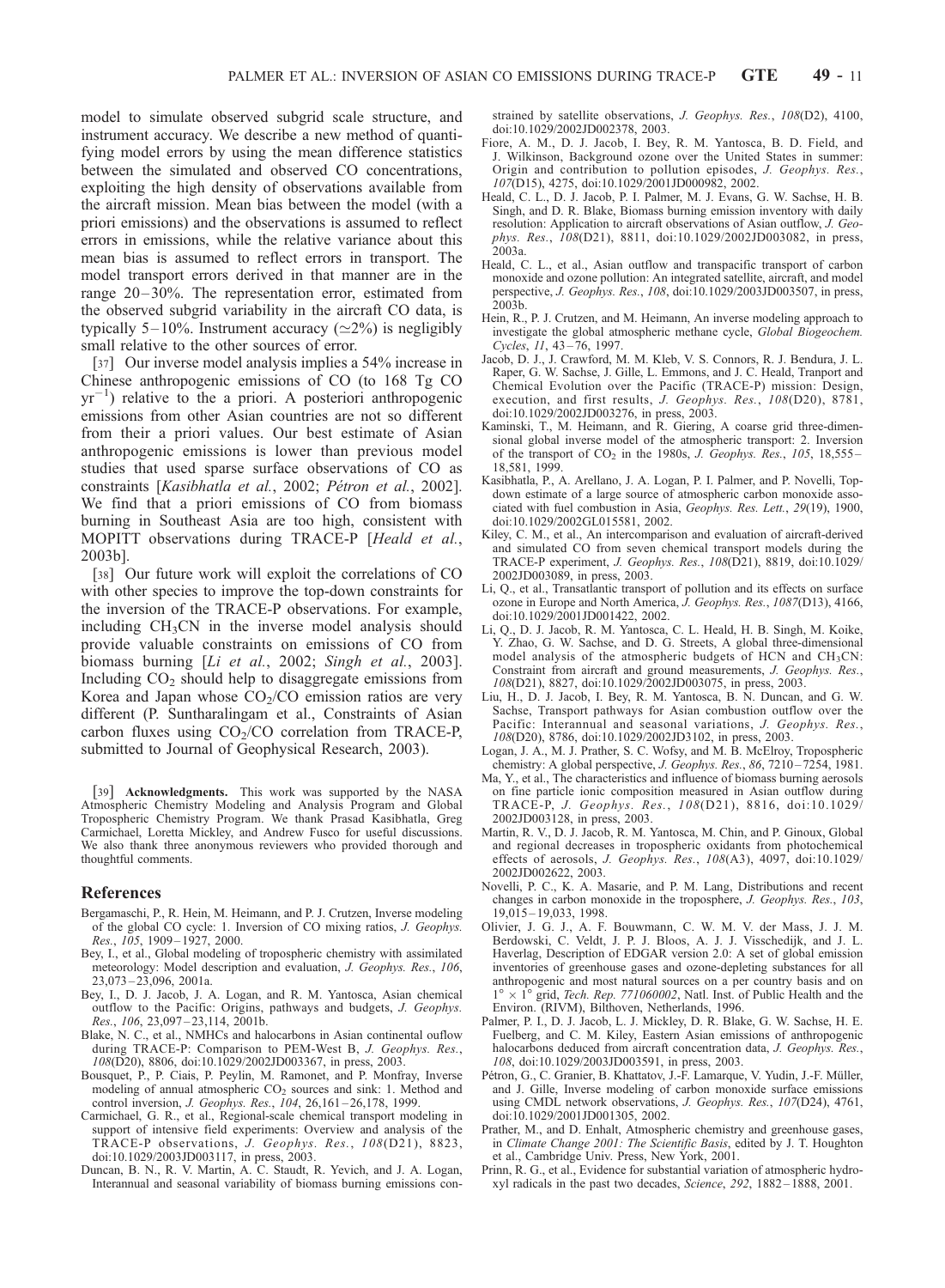-

- Rodgers, C. D., Retrieval of atmospheric temperature and composition from remote measurements of thermal radiation, Rev. Geophys. Space Sci., 14, 609 – 624, 1976.
- Rodgers, C. D., Inverse Methods for Atmospheric Sounding: Theory and Practice, World Sci., River Edge, N. J., 2000.
- Sachse, G. W., G. F. Hill, L. O. Wade, and M. G. Perry, Fast-response, highprecision carbon monoxide sensor using a tunable diode laser absorption technique, J. Geophys. Res., 92, 2071 – 2081, 1987.
- Singh, H. B., et al., In situ measurements of HCN and  $CH<sub>3</sub>CN$  in the Pacific troposphere: sources, sinks, and comparisons with spectroscopic observations, J. Geophys. Res., 108(D20), 8795, doi:10.1029/2002JD003006, in press, 2003.
- Streets, D. G., et al., An inventory of gaseous and primary aerosol emissions in Asia in the year 2000, J. Geophys. Res., 108(D21), 8809, doi:10.1029/2002JD003093, in press, 2003.
- Stroppiana, D., S. Pinnoch, and J.-M. Gregoire, The Global Fire Product: Daily fire occurrence from April 1992 to December 1993 derived from NOAA AVHRR data, Int. J. Remote Sens., 21, 1279 – 1288, 2000.
- Tang, Y., et al., Influences of biomass burning during TRACE-P experiment identified by the Regional Chemical Transport Model, J. Geophys. Res., 108(D21), 8824, doi:10.1029/2002JD003110, in press, 2003.
- Yevich, R., and J. A. Logan, An assesment of biofuel use and burning of agricultural waste in the developing world, Global Biogeochem. Cycles, 17, doi:10.1029/2002GB001952, in press, 2003.
- Yienger, J. J., M. Galanter, T. A. Holloway, M. J. Phadnis, S. K. Guttikunda, G. R. Carmichael, W. J. Moxim, and H. L. II, The episodic nature of air pollution transports from Asia to North America, J. Geophys. Res., 105,  $26,931 - 26,945,2000$ .

D. G. Streets, Argonne National Laboratory, Argonne, IL 60439, USA. (dstreets@anl.gov)

C. L. Heald, D. J. Jacob, D. B. A. Jones, J. A. Logan, P. I. Palmer, and R. M. Yantosca, Division of Engineering and Applied Sciences, Harvard University, Cambridge, MA 02138, USA. (clh@io.harvard.edu; djj@io. harvard.edu; dbj@io.harvard.edu; jal@io.harvard.edu; pip@io.harvard.edu; bmy@io.harvard.edu)

G. W. Sachse, NASA Langley Research Center, Hampton, VA 23681, USA. (g.w.sachse@larc.nasa.gov)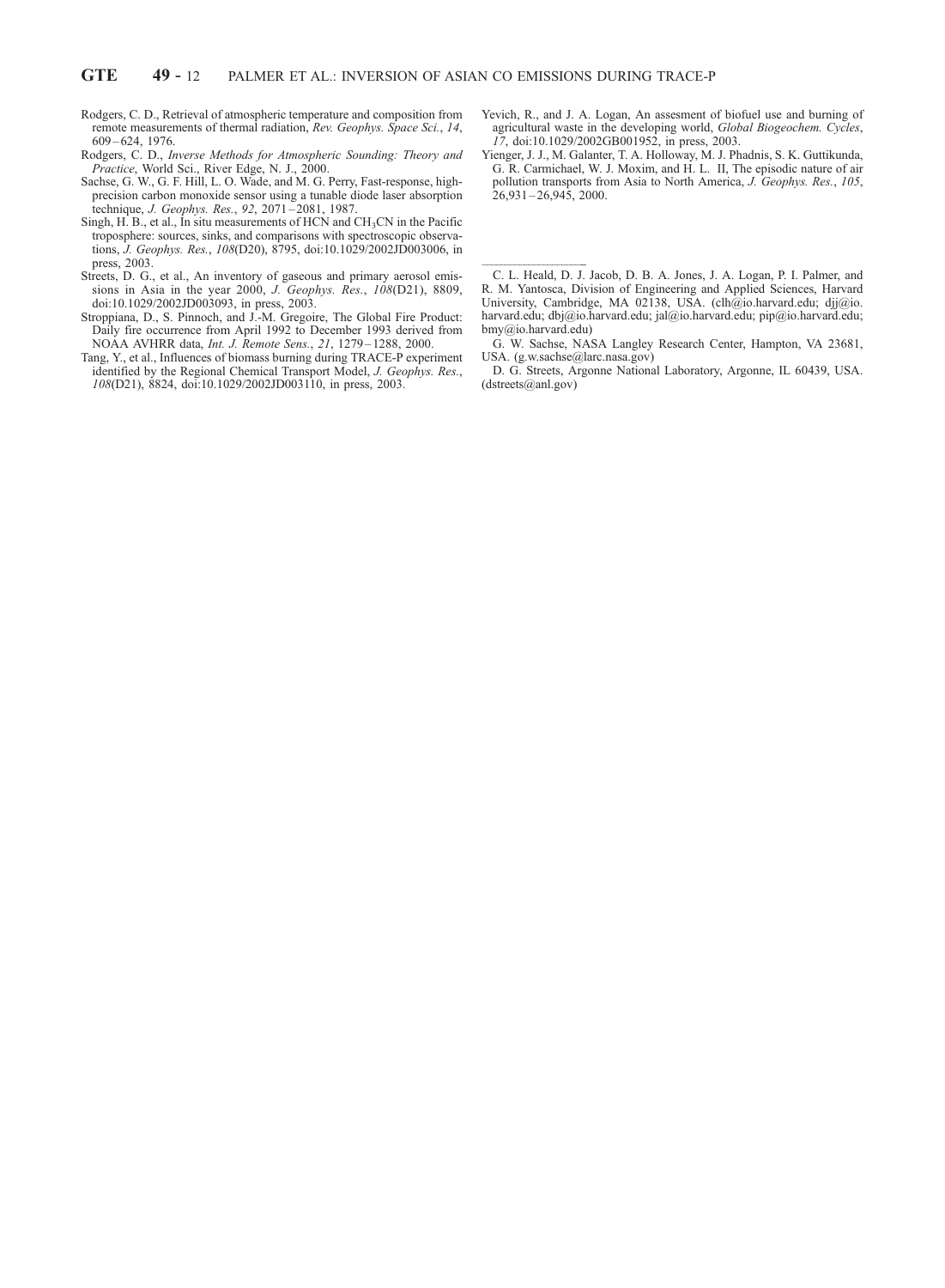

Figure 1. TRACE-P flight tracks for the DC-8 and P3-B aircraft. The inverse model is applied to the ensemble of data west of 150°E which includes 229 hours of CO measurements from the two aircraft, distributed over 28 flights from 27 February to 3 April 2001 [Jacob et al., 2003].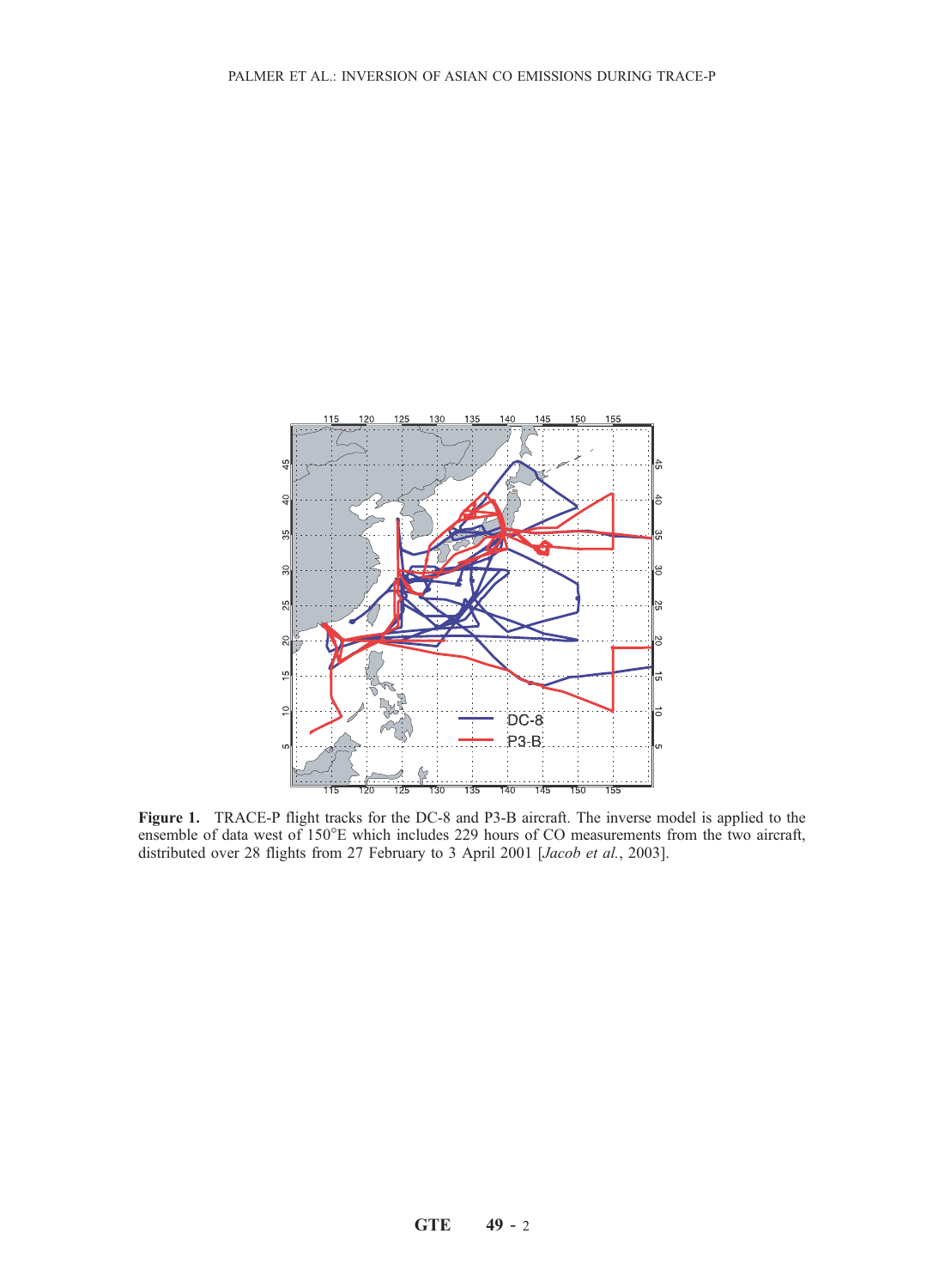

Figure 4. Latitudinal gradients of measured and modeled CO concentrations over the TRACE-P domain on a  $2 \times 2.5^{\circ}$  grid. Observations (circles) are averaged over the altitude range shown in the figure, and over  $5^\circ$  latitude bins. Vertical bars denote  $1-\sigma$  values about the mean. The model is sampled along the TRACE-P flight tracks for the flight days, and values are averaged across the same latitude and altitude ranges as the observations. Model values are shown for the simulations with a priori (triangles) and a posteriori (squares) sources. Data influenced by the stratosphere  $(O_3 > 100$  ppb) or away from the western Pacific rim (longitudes  $>150^{\circ}E$ ) have been excluded from the comparison. Numbers inset at the top of each panel refer to the number of observations used to compute the mean statistics.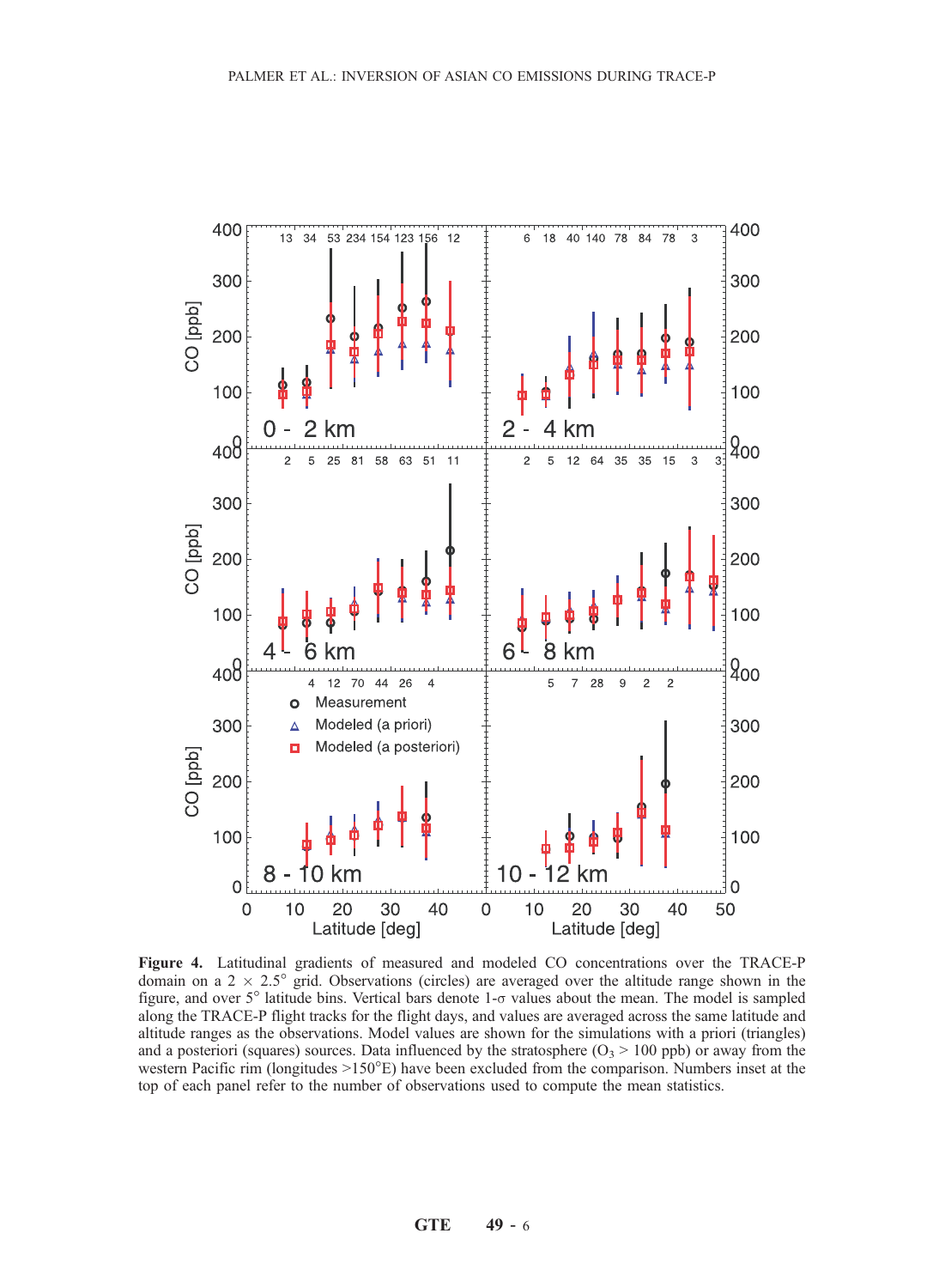

Figure 6. Individual rows of the averaging kernel matrix A for the inversion of CO sources with the TRACE-P observing system. Different colors distinguish rows of A, listed in the legend, with the corresponding columns indicated on the x-axis. Lines connect the symbols for clarity and do not have any physical significance. The five-element state vector includes sources from Chinese fuel consumption (CHBFFF), total emissions from Korea and Japan (KRJP), total emissions from Southeast Asia (SEA), Chinese biomass burning (CHBB), and the rest of the world (RW) including the chemical source of CO from the oxidation of  $CH<sub>4</sub>$  and biogenic NMVOCs.